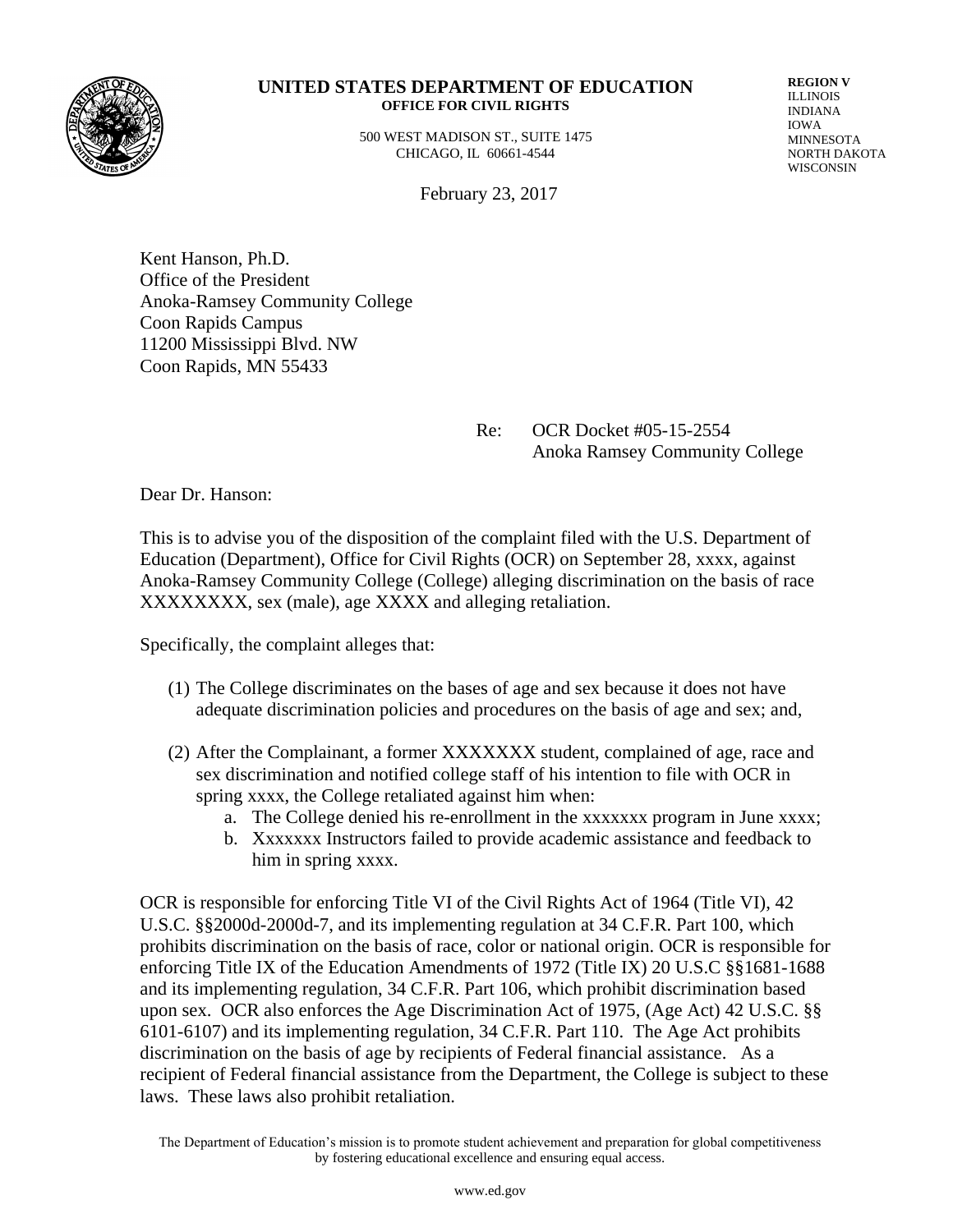Page 2 –Dr. Hanson OCR Docket # 05-15-2554 February 23, 2018

During its investigation, OCR reviewed documents provided by the College and the Complainant and interviewed the Complainant, a College student and College staff. OCR carefully considered the relevant evidence in this case and has determined that based on the preponderance of the evidence standard, there is insufficient evidence to conclude that the College discriminated against the Complainant as alleged in Allegation # 2.

However, as to Allegation #1, OCR noted some deficiencies regarding the College's grievance procedures pursuant to Title IX and the Age Act. The College has agreed to address its deficiencies in a Resolution Agreement (enclosed). The bases for OCR's determinations are set forth below.

### **Relevant College Policies and Procedures**

The College has a Non-Discrimination Notice<sup>1</sup> that states,

Anoka-Ramsey Community College is committed to a policy of nondiscrimination in employment and education opportunity. No person shall be discriminated against in the terms and condition of employment, personnel practices, or access and participation in, programs, services, and activities with regard to race, sex, color, creed, religion, age, national origin, disability, marital status, status with regard to public assistance, sexual orientation, or membership or activity in a local commission as defined by law. Harassment of an individual or group on the basis of race, sex, color, creed, religion, age, national origin, disability, marital status, status with regard to public assistance, sexual orientation, or membership or activity in a local commission has no place in a learning or work environment and is prohibited. Sexual violence has no place in a learning or work environment. Further, Anoka-Ramsey Community College shall work to eliminate violence in all its forms. Physical contact by designated system, college, and university staff members may be appropriate if necessary to avoid physical harm to persons or property.

The Non-Discrimination Notice identifies three College employees who are designated to coordinate its efforts to comply with and carry out its responsibilities under the Age Act, Title IX, and other anti-discrimination laws. The Notice provides the name, title, street address, email address, and telephone number of each employee. It specifically identifies one of the employees as the Title IX Coordinator.

 $\overline{a}$ 

<sup>1</sup> <https://www.anokaramsey.edu/about-us/policies-disclosures/non-discrimination/>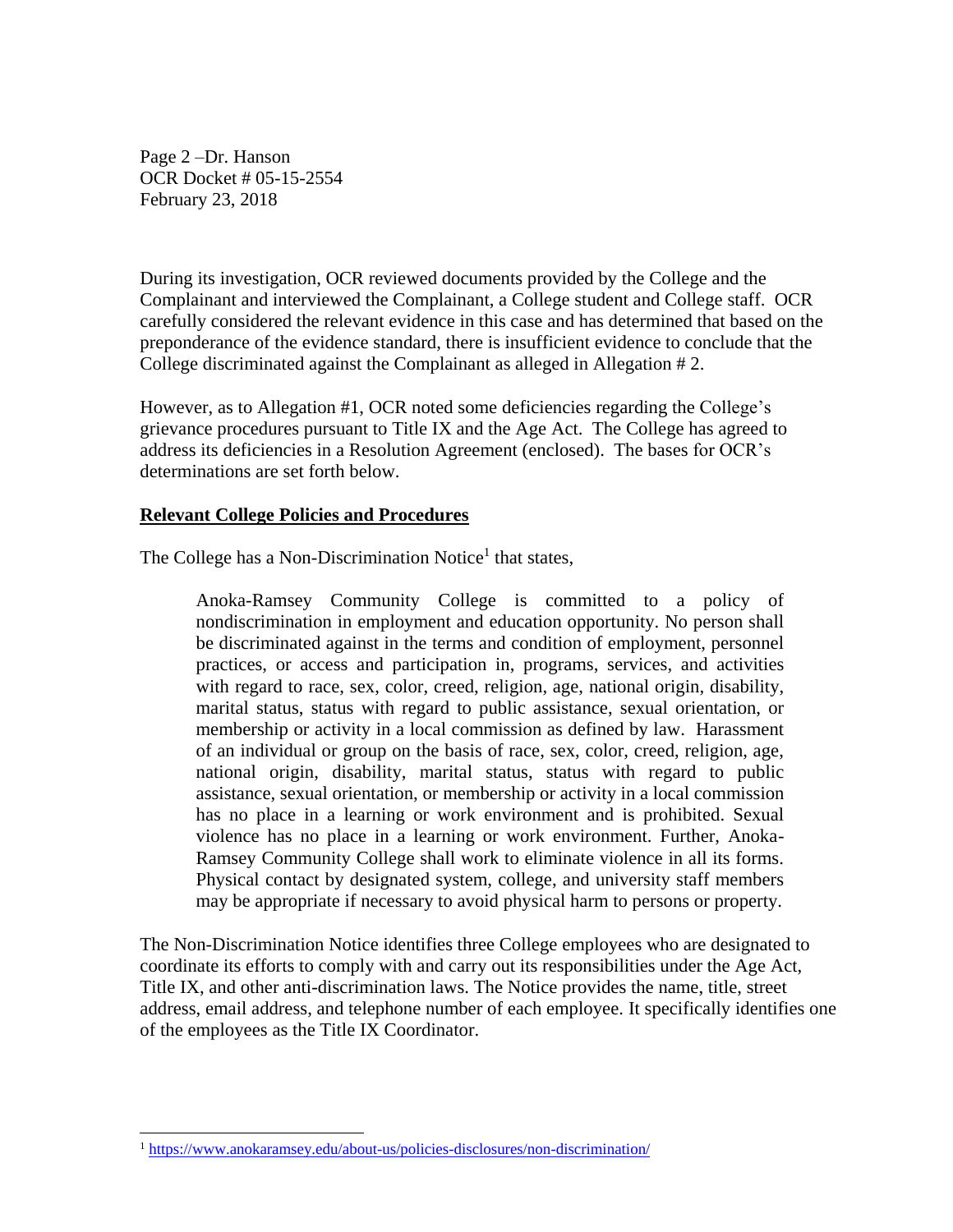Page 3 –Dr. Hanson OCR Docket # 05-15-2554 February 23, 2018

All of the College's Policies and Procedures at issue in this complaint were directly adopted from the rules and regulations drafted and adopted by the Board of Trustees of the Minnesota State Colleges and Universities (MNSCU) system.<sup>2</sup> The College has not amended or modified MNSCU's policies and procedures.

## Equal Opportunity and Nondiscrimination in Employment and Education (Policy 1B.1)<sup>3</sup>

Policy 1B.1 provides that no person shall be discriminated against in access to and participation in, programs, services, and activities on the basis of sex or age, among other bases.

Policy 1.B.1 indicates that it applies to all individuals affiliated with the College and is intended to protect the rights and privacy of both the complainant and the respondent. It also includes definitions and examples of discrimination, harassment and retaliation.

Policy 1B.1 also prohibits retaliation. It indicates that retaliation includes intentionally engaging in any form of intimidation, reprisal or harassment against an individual because he or she:

- a. made a complaint under this policy;
- b. assisted or participated in any manner in an investigation, or process under this policy, regardless of whether a claim of discrimination or harassment is substantiated;
- c. associated with a person or group of persons who are of a different race, color, sexual orientation, gender identity, gender expression, or national origin; or
- d. Made a complaint or assisted or participated in any manner in an investigation or process with the U.S. Department of Education Office for Civil Rights, or other enforcement agencies.

## Report/Complaint of Discrimination/Harassment Investigation and Resolution (Procedure  $1B.1.1$ )<sup>4</sup>

Procedure 1B.1.1 provides that all individuals affiliated with the College are protected from discrimination and harassment. Procedure 1B.1.1 indicates that reports of discrimination or harassment may be filed with the designated officer of the College. The contact information

 $\overline{a}$ <sup>2</sup> The MNSCU system is governed by a 15-member Board of Trustees appointed by the governor. The Board has policy responsibility for system planning, academic programs, fiscal management, personnel, admissions requirements, tuition and fees, and rules and regulations. <http://www.minnstate.edu/board/index.html>

<sup>3</sup> [http://www.anokaramsey.edu/about-us/policies-disclosures/policies-procedures/policy-1b1-equal-opportunity](http://www.anokaramsey.edu/about-us/policies-disclosures/policies-procedures/policy-1b1-equal-opportunity-and-non-discrimination-in-employment-and-education/)[and-non-discrimination-in-employment-and-education/](http://www.anokaramsey.edu/about-us/policies-disclosures/policies-procedures/policy-1b1-equal-opportunity-and-non-discrimination-in-employment-and-education/) . Effective September 20, 1994, amended January 29, xxxx.

<sup>4</sup> [http://www.anokaramsey.edu/about-us/policies-disclosures/policies-procedures/procedure-1b111](http://www.anokaramsey.edu/about-us/policies-disclosures/policies-procedures/procedure-1b111-reportcomplaint-of-discriminationharassment-investigation-and-resolution/) [reportcomplaint-of-discriminationharassment-investigation-and-resolution/](http://www.anokaramsey.edu/about-us/policies-disclosures/policies-procedures/procedure-1b111-reportcomplaint-of-discriminationharassment-investigation-and-resolution/) Effective May 5, 2003, amended May 31, xxxx.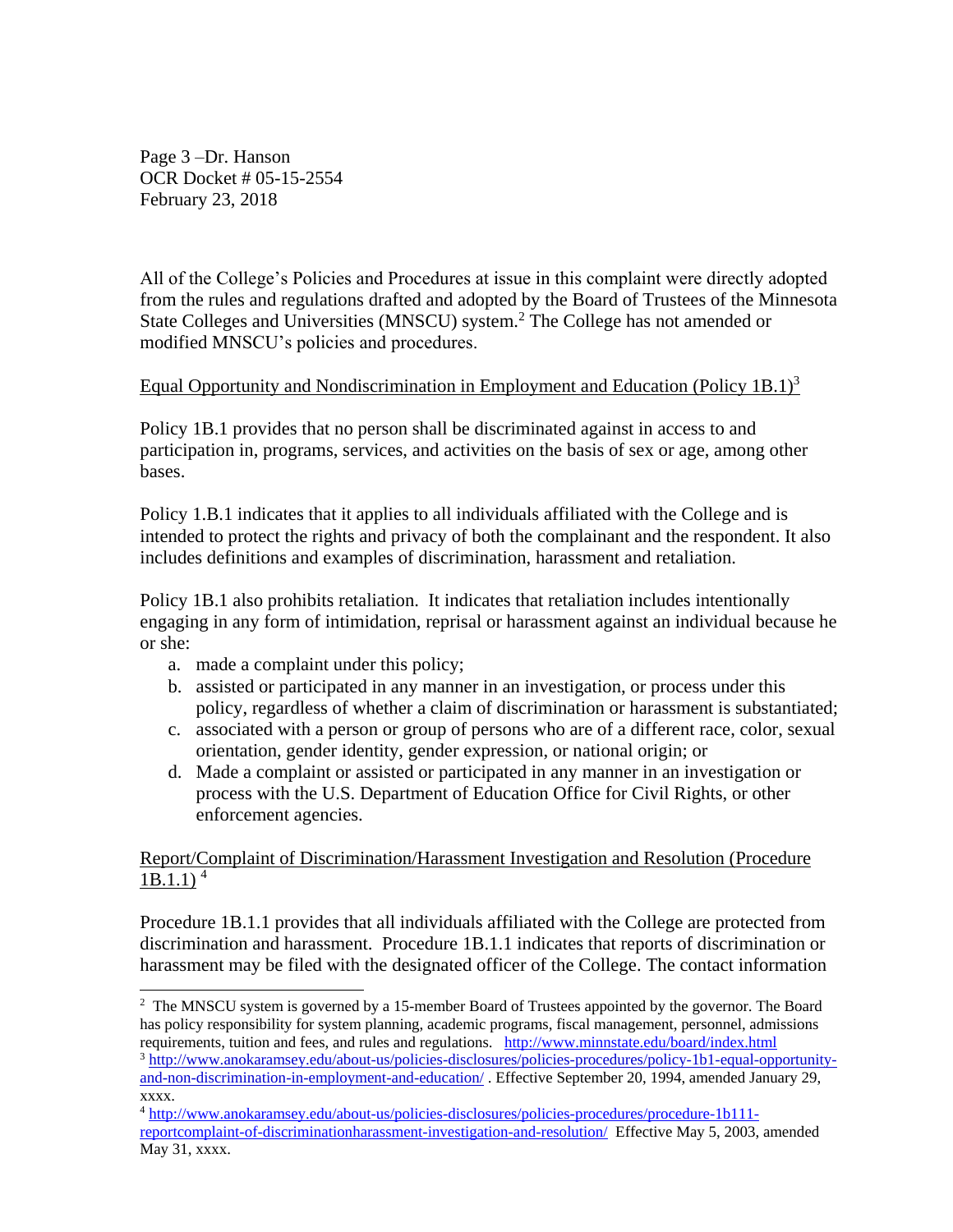Page 4 –Dr. Hanson OCR Docket # 05-15-2554 February 23, 2018

of the designated officer appears in the Non-Discrimination Notice. It allows for formal and informal resolution options, does not provide specific time frames for major stages of the investigation, but states that investigations will be completed within 60 days and provides a time frame for appeals. Procedure 1.B.1.1 describes the decision making process and states that the College will inform the parties of its determination in writing.

Procedure 1B.1.1, Subpart C. Scope, states, "This procedure is not applicable to allegations of sexual violence; allegations of sexual violence are handled pursuant to Board Policy 1B.3 Sexual Violence and System Procedure 1B.3.1."

# Sexual Violence Policy (Policy 1B.3)<sup>5</sup>

 $\overline{a}$ 

The College maintains a separate policy for sexual violence complaints. Policy 1B.3 applies to students, College employees and third parties, as appropriate, when incidents of sexual violence have been reported. Policy 1B.3 includes examples of sexual violence and a definition of consent. It also indicates that Policy 1B.3 applies to reports of sexual violence committed off campus against or by students and College employees. Policy 1B.3 indicates that its implementation shall be consistent with the standards set forth in Procedure 1B3.1 Response to Sexual Violence.

## Procedure Sexual Violence Policy (Procedure 1B.3.1)<sup>6</sup>

Procedure 1B.3.1 indicates that it is intended to protect the rights and privacy of both the complainant, respondent and other individuals involved in a complaint of sexual violence or sexual assault. Procedure 1B.3.1 encourages individuals to promptly report incidents of sexual violence and encourages them to seek the services of counselors, health care providers, and the campus's Title IX coordinator. It sets forth the parties' rights, describes the complaint investigation process including a requirement that the parties be provided notice of the outcome of the complaint investigation, and describes a range of sanctions that can be imposed on an individual found to be responsible for sexual violence. Procedure 1B.3.1 states that a complainant may withdraw a complaint but the college may continue its investigation and resolution of the complaint, as appropriate. It also defines and prohibits retaliation.

In apparent contradiction to the statement in Procedure 1B.1.1, Subpart C. Scope, which states, "This procedure is not applicable to allegations of sexual violence; allegations of sexual violence are handled pursuant to Board Policy 1B.3 Sexual Violence and System Procedure 1B.3.1," Procedure 1B.3.1, Subpart B. General principles, states, "Colleges,

<sup>5</sup> <http://www.anokaramsey.edu/about-us/policies-disclosures/policies-procedures/policy-1b3-sexual-violence/> Effective April 21, 2004, amended November 21, xxxx.

<sup>6</sup> [http://www.anokaramsey.edu/about-us/policies-disclosures/policies-procedures/procedure-1b311-sexual](http://www.anokaramsey.edu/about-us/policies-disclosures/policies-procedures/procedure-1b311-sexual-violence/)[violence/](http://www.anokaramsey.edu/about-us/policies-disclosures/policies-procedures/procedure-1b311-sexual-violence/) Effective May 17, 2004, amended July 13, 2016.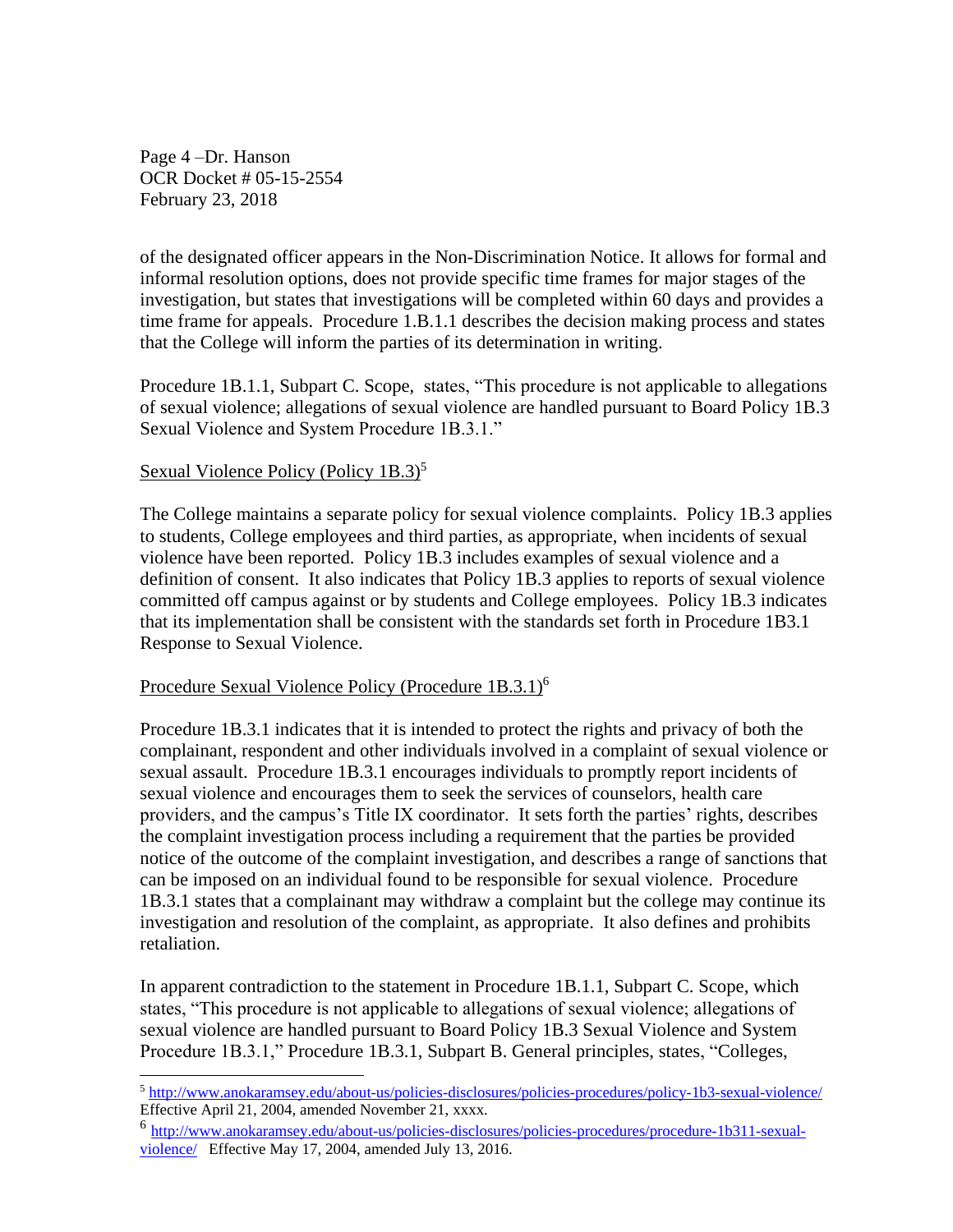Page 5 –Dr. Hanson OCR Docket # 05-15-2554 February 23, 2018

universities, and the system office shall use System Procedure 1B.1.1. . . when investigating complaints of sexual violence."

### **Factual Summary**

#### *Background*

The Complainant enrolled in the College in the XXXXXXX program. During the fall of XXXX, he enrolled in and withdrew from a xxxxxxxxx course prior to its completion. The Complainant informed OCR that he withdrew from the xxxxxxxxx course because he learned after he registered for the course that it was not required for admission to the College's xxxxxxx program. In the spring of XXXX, the Complainant was accepted into the College's xxxxxxx program. Prior to his acceptance, he requested and received permission to substitute an acting course completed at another postsecondary institution as a prerequisite course for acceptance into the xxxxxxx program.

### *Facts*

During the spring xxxx semester, Student A enrolled in two courses, a XXXXXXX course and XXXXXXXXX). He earned a grade of "B" in the XXX course and a failing grade of 70%, a "D," in XXXXX (78% is considered passing). The Complainant was dismissed from the XXXXXXXXXXX due to the failing grade in XXXXX.

Documentary evidence showed that 28 students were enrolled in XXXX in the spring of xxxx. Of the 28 students, six were male, including the Complainant. Five of the 28 students were the same age or older than the Complainant. The Complainant was the only Hispanic student in the course. All of the students received passing grades in XXXX, with the exception of the Complainant.

The Complainant advised OCR that he failed XXXX because his professors unfairly graded his exams due to his race, sex and age. He stated that throughout the semester, his professors often informed him that he was doing well in the course but he continued to receive failing grades on his tests. He said that he often requested assistance and feedback from his professors, but they refused to provide helpful advice to him and referred him to a 500-page study guide used for state xxxxxxx exams. The Complainant also said that the instructors curved the tests scores for the third and fourth exams, which raised all the female and Caucasian students' scores, but did not raise his score.

XXXX was co-taught mainly by two professors during the spring xxxx semester. During OCR interviews, the two professors denied that they refused to provide feedback or assistance to the Complainant. One XXXX professor, Professor A, advised OCR that she met with the Complainant on several occasions about his performance in the course. Professor A stated that in February xxxx, she met with the Complainant in her office and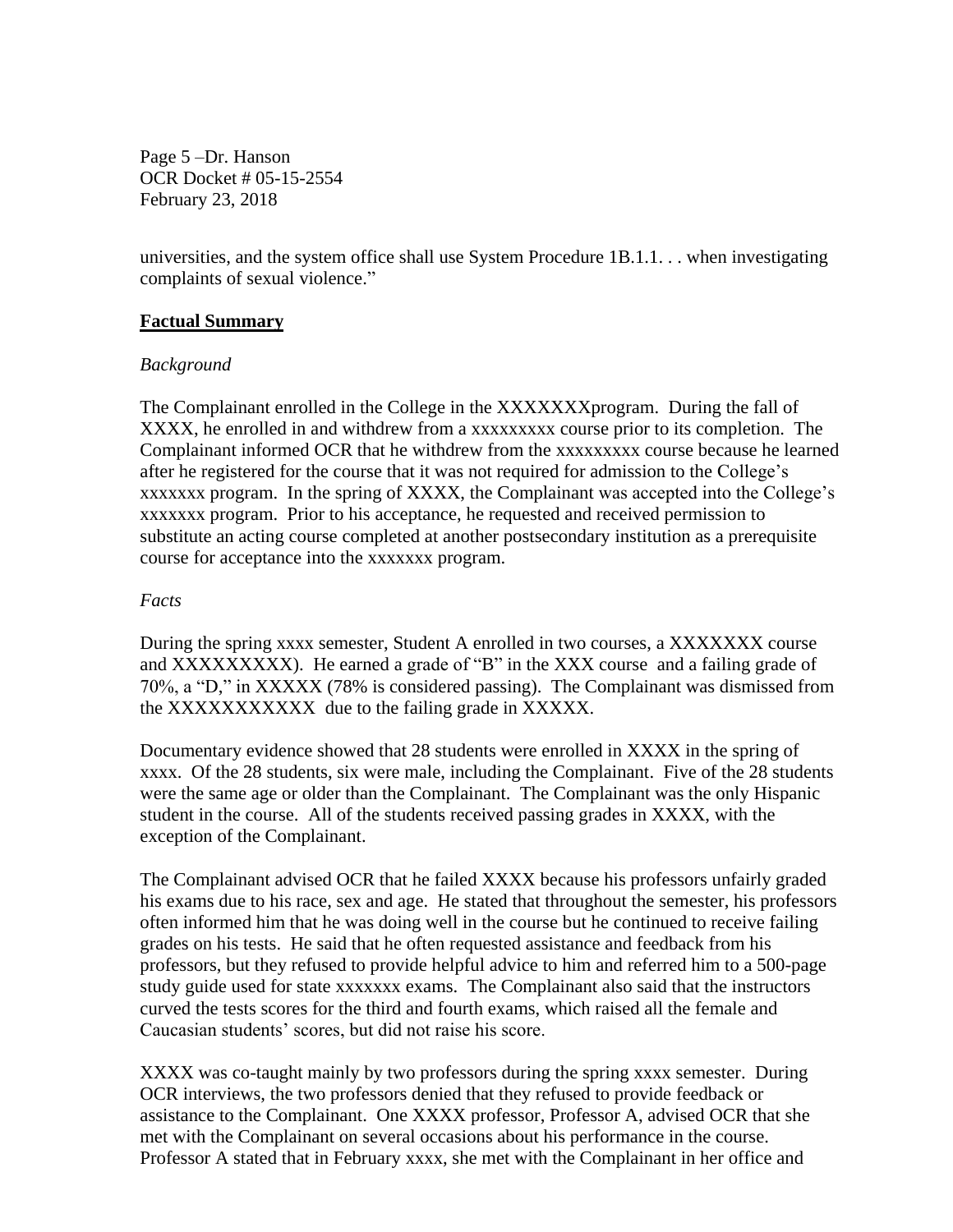Page 6 –Dr. Hanson OCR Docket # 05-15-2554 February 23, 2018

reviewed the questions and answers of his failed exam and explained why he missed the correct answers. Professor A also stated that she met with the Complainant in April xxxx and spoke with him about test-taking strategies, managing his time and informed him that he should contact her if he needed testing-taking support. Professor A stated that during both of the meetings, the Complainant appeared receptive to her suggestions and indicated that he would implement the test-taking strategies. Professor A stated that the Complainant did not request test-taking support. In a rebuttal interview, the Complainant denied that Professor A met with him to review his exams or suggested test taking strategies.

The second XXXX professor, Professor B, stated that she interacted with the Complainant in the classroom and in clinical settings. She stated that the Complainant did not initiate discussions with her about his exam scores. She stated that she met with the Complainant once after he showed up significantly late for a clinical session. She stated that they reviewed the expectations for clinical performance and the Complainant did not mention his exam scores. In a rebuttal interview, the Complainant acknowledged that Professor B met with him about his clinical performance and he acknowledged that he did not speak with Professor B about his exam scores.

The College submitted copies of the Complainant's grade report, which outlined the Complainant's individual grades for each completed test and assignment in XXXX. The grade report detailed written feedback provided to the Complainant on assignments and clinical sessions. Professors A and B stated that none of the XXXX students' exams were graded on a curve; they were all graded using a standard rubric.

Professors A and B informed OCR that the Complainant did not complain to them about age, race or sex discrimination in relation to his exam scores. Both professors also indicated that they were not informed by anyone at the College that the Complainant alleged that they engaged in discriminatory grading. Professors A and B stated that they did not inform the Complainant that he was doing well on his XXXX exams nor did they refuse any request by the Complainant for assistance or feedback.

The Complainant told OCR that after he failed XXXX in May xxxx, he contacted the Dean of Xxxxxxx (Dean) to express his concerns about what he perceived as unfair grading due to age, race and sex discrimination.<sup>7</sup> The Complainant asked the Dean whether professors from the other College campus, located in Coon Rapids, Minnesota, could grade his exams because he believed they would be impartial. The Complainant reported that the Dean indicated that the Coon Rapids professors could not grade his exams due to provisions in the collective bargaining employment contract. The Complainant did not file a formal grade appeal regarding the XXXX Course at that time.

 $\overline{a}$  $<sup>7</sup>$  In a subsequent interview with OCR, the Complainant indicated that the first time he raised the issue of race,</sup> sex or age discrimination with College staff was in September XXXX, during a conversation with the Vice President for Academic and Student Affairs.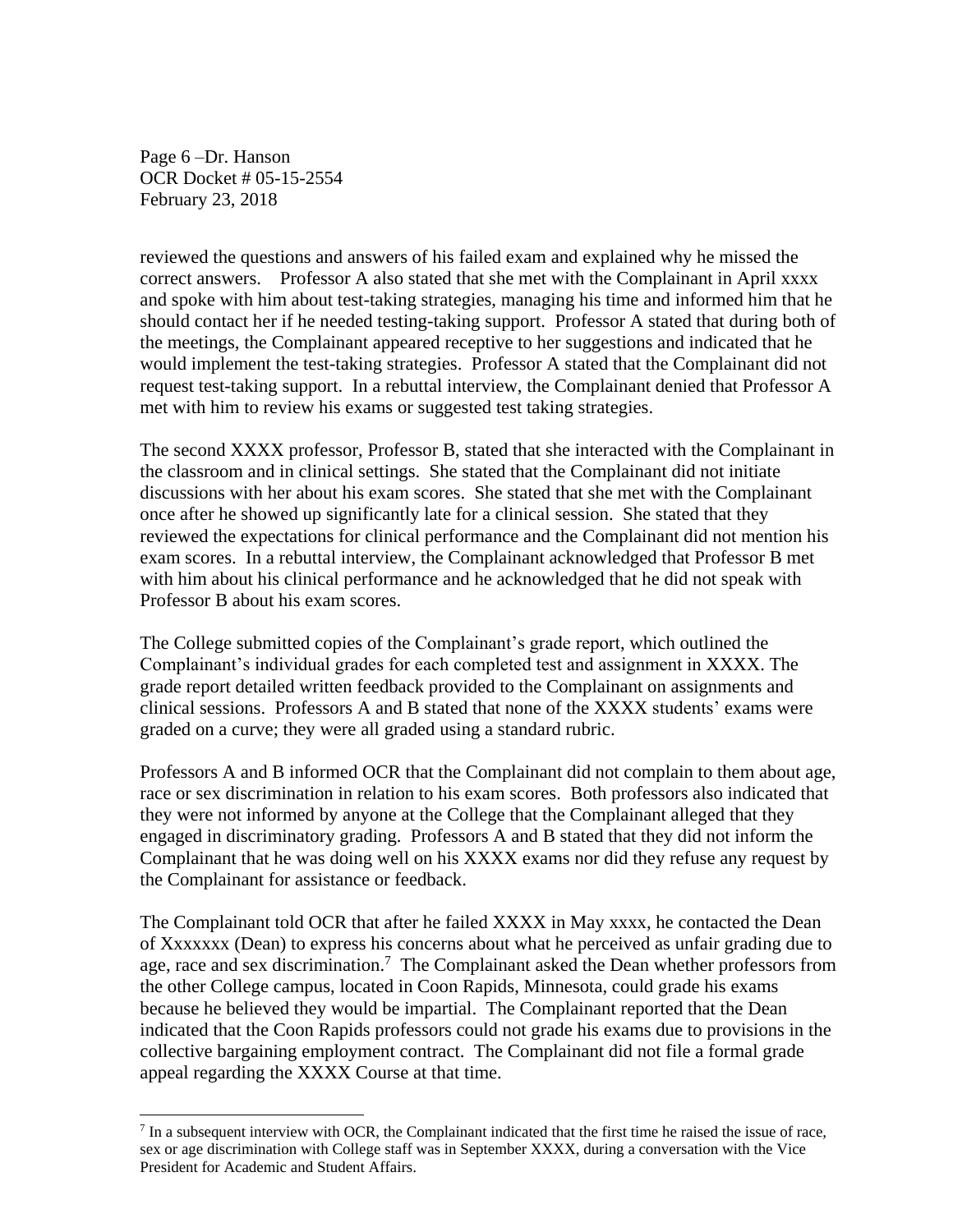Page 7 –Dr. Hanson OCR Docket # 05-15-2554 February 23, 2018

The Dean is no longer employed with the College and was unavailable for an OCR interview. However, the Dean's supervisor, the Vice President for Academic and Student Affairs (Vice President), advised OCR that she worked closely with the Dean prior to her departure from the College. The Vice President stated that she was unaware of any verbal or written age, sex or race discrimination claims brought by the Complainant and was not informed of such by the Dean prior to her departure. The Vice President also indicated that the Dean's meeting notes, reviewed by OCR, do not indicate that the Complainant asserted age, race or sex discrimination. OCR confirmed that all written correspondence to the College submitted by the Complainant regarding his concerns did not reference or suggest discrimination on any bases protected by the laws enforced by OCR.

The Complainant stated during the summer of XXXX, he began the process for re-applying to the College. He said that he learned that the College was now requiring completion of a xxxxxxxxx course as a pre-requisite for admission. He said that the College had always listed a xxxxxxxxx course as a prerequisite but the College's practice allowed for students to substitute an elective for the xxxxxxxxx course requirement.

The Vice President said the College initiated the process to add a xxxxxxxxx requirement to the admission requirement in xxxx. The process for adding the requirement took approximately six months and was approved by the College's Academic Affairs and Standards Counsel Committee. The Vice President stated that the xxxxxxxxx requirement was approved in spring xxxx and was applicable to all applicants for admission beginning in the fall of xxxx. The Vice President informed OCR that the xxxxxxx department made changes to the xxxxxxx program based on a pedagogical review. The review revealed that students who were unsuccessful in the xxxxxxx program lacked certain academic skills. The College sought to address this shortcoming by adding courses to the requirements for entry into the xxxxxxx program.

According to the College's records, on July 8, xxxx, the Complainant applied for readmission and permission to substitute an elective course for the xxxxxxxxx course requirement. On July 9, xxxx, the College denied the Complainant's application because he did not meet the xxxxxxxxx course requirement. The College reported that it received 112 applications for admission to the xxxxxxx program in the fall of xxxx. All of the 112 applicants satisfied the xxxxxxxxx course requirement, with the exception of the Complainant.

On July 14, xxxx, the Complainant filed an academic petition appeal (appeal) with the Dean regarding the denial of his request to substitute an elective course for the required xxxxxxxxx course. In his appeal, he stated that the Nurse Data Manager<sup>8</sup> had informed him that he would be "grandfathered in" for this requirement. The appeal, reviewed by OCR, does not reference age, race or sex discrimination.

 $\overline{a}$ 

<sup>8</sup> The XXXXX Data Manager passed away in spring XXXX, prior to OCR interviews.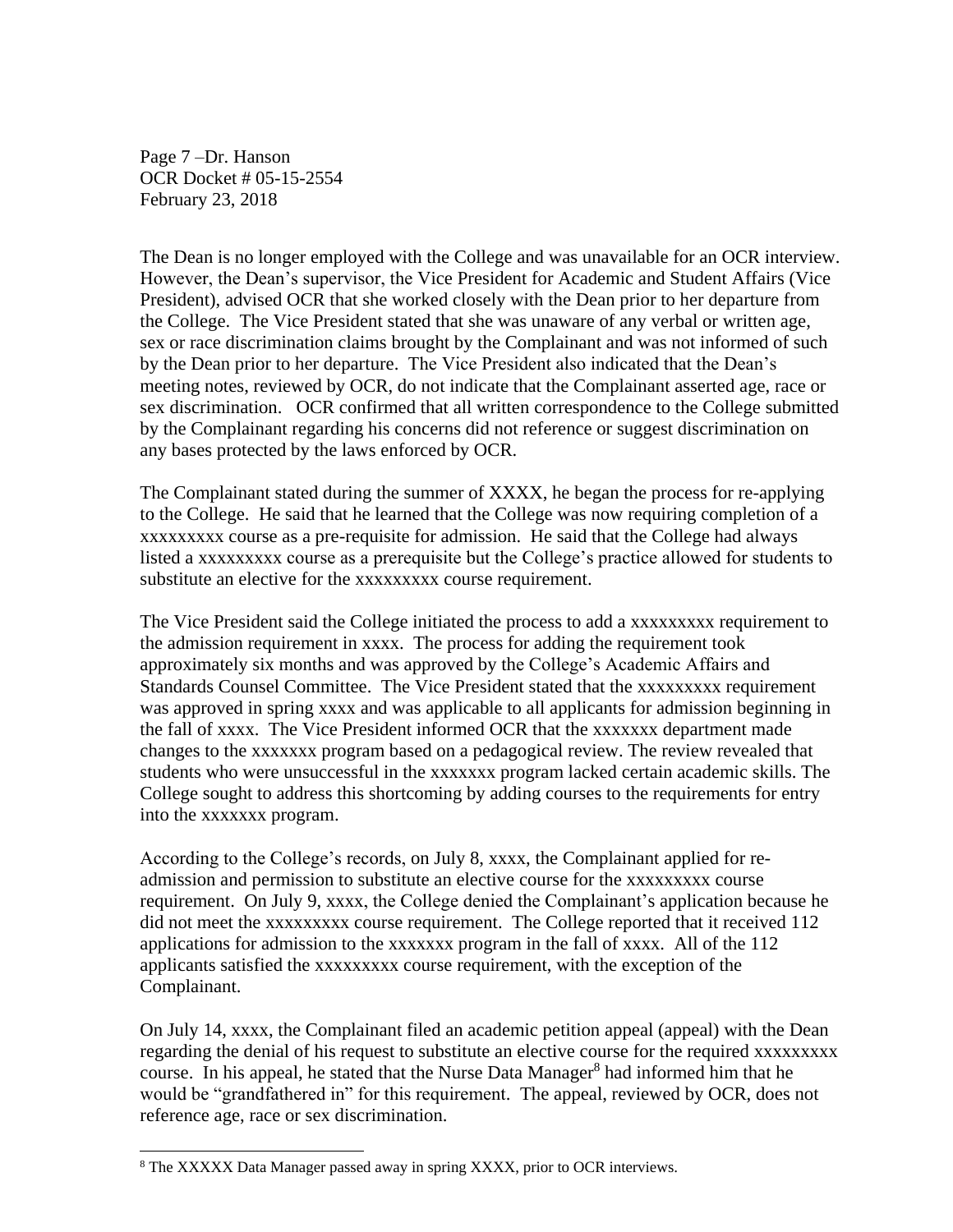Page 8 –Dr. Hanson OCR Docket # 05-15-2554 February 23, 2018

According to documentary evidence, the Complainant met with the Acting Dean of Xxxxxxx on July 27, xxxx, regarding the appeal. During the July  $27<sup>th</sup>$  meeting, the Complainant complained about the substitution of the xxxxxxxxx course and unfair grading. The meeting notes make no reference to age, race or sex discrimination. The Acting Dean of Xxxxxxx denied the Complainant's appeal regarding the xxxxxxxxx requirement.

The Complainant submitted a second level appeal to the Vice President regarding the denial of his petition to substitute the xxxxxxxxx requirement and denial of re-admission. According to documentary evidence, the Vice President met with the Complainant in August xxxx and explained why the Complainant was prohibited from substituting the xxxxxxxxx course. The Vice President stated to OCR that the Complainant did not raise race, sex or age discrimination during this meeting and did not raise any concerns regarding his grades. The Vice President denied his appeal on August 13, 3015.

In September xxxx, the Complainant contacted the Vice President again to meet with her regarding his request to re-grade his exams in XXXX. According to a September 14, xxxx email, the Complainant requested the re-grading because he believed "there could be possible mistakes that could favor him." The Vice President responded on the same day that faculty members have the sole responsibility for grading and appeals for grade reviews are handled directly by faculty. She recommended that he contact the faculty members directly regarding his grade appeal. The Complainant responded in September xxxx stating that he felt that he was getting the "run around" and that he planned to contact OCR. The Vice President informed OCR that this was the first time the Complainant mentioned discrimination and the first time he threatened to file a complaint with OCR. In a rebuttal interview, the Complainant acknowledged that his conversation with the Vice President in September xxxx was the first time he mentioned discrimination and the first time he indicated he planned to contact OCR.

On April 1, 2016, the Complainant made a formal request that Professors A and B re-grade his XXXX exams and assignments. In April 2016, Professors A and B informed OCR that they re-graded the Complainant's exams and assignments from spring xxxx. The professors determined that the Complainant's grades were accurate and did not change his scores.

The Complainant notified OCR that he successfully completed the requisite xxxxxxxxx course in the fall of xxxx. The Complainant gained readmission to the xxxxxxx program for the fall 2016 semester.

# **Allegation 1 - Grievance Procedures**

*Applicable Legal Standards*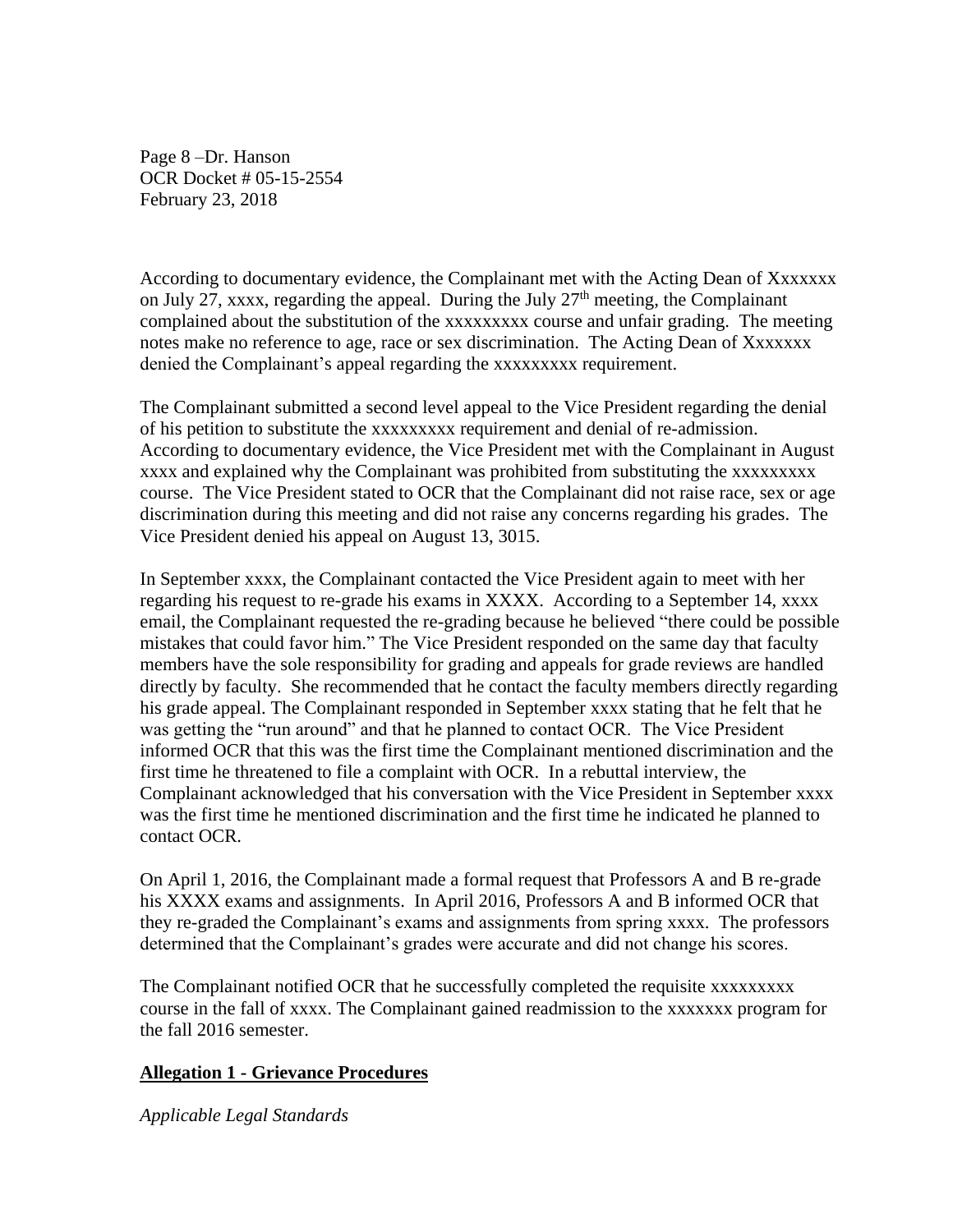Page 9 –Dr. Hanson OCR Docket # 05-15-2554 February 23, 2018

The Age Act's implementing regulation at 34 C.F.R.**§**110.25 requires recipients to adopt and publish grievance procedures providing for prompt and equitable resolution of complaints alleging any action that would be prohibited by the Age Act. The regulation requires each recipient to designate at least one employee to coordinate its efforts to comply with and carry out its responsibilities under the Age Act, including investigation of any complaints that the recipient receives alleging any actions that are prohibited by the Age Act. Additionally, the Age Act requires each recipient to notify its beneficiaries, in a continuing manner, of information regarding the provisions of the Age Act and to identify by name or title, address and telephone number, the employee responsible for coordinating efforts to comply with and carry out the provisions of the Age Act.

The Title IX implementing regulation at 34 C.F.R. § 106.8(a) states that each recipient shall designate at least one employee to coordinate its efforts to comply with and carry out its responsibilities under Title IX, including any investigation of any complaint alleging noncompliance with Title IX. The regulation requires each recipient to notify its students and employees of the name, office address and telephone number of the employee or employees appointed to carry out Title IX responsibilities. The Title IX implementing regulation at 34 C.F.R. § 106.8(b) states that each recipient shall adopt and publish grievance procedures providing for prompt and equitable resolution of student complaints of sex discrimination.

### *Analysis and Conclusion*

The Complainant alleges that the College discriminates on the bases of age and sex because it does not have adequate discrimination policies and procedures on the basis of age and sex OCR's identified concerns and deficiencies in the College's policies and procedures, particularly Procedures 1B.1.1 and Procedure 1B.3.1 as written. More specifically, the College's policies and procedures do not provide specific time frames for the major stages of its Title IX investigations, identify the process for extending timeframes or include periodic updates for the parties. Moreover, the procedures do not clearly describe available interim measures or include any provision to assure that the College's Title IX investigators and decision makers do not have a conflict of interest.

Additionally, OCR's investigation found that statements in Procedure1B.1.1 and Procedure 1B.3.1 are contradictory and misleading. Specifically, Procedure 1B.1.1 states, "This procedure is not applicable to allegations of sexual violence; allegations of sexual violence are handled pursuant to Board Policy 1B.3 Sexual Violence and System Procedure 1B.3.1." While Procedure 1B.3.1 states, "Colleges, universities, and the system office shall use System Procedure 1B.1.1 . . . when investigating complaint of sexual violence."

On February 22, 2018, the College executed a Resolution Agreement (enclosed), which when fully implemented, will resolve the deficiencies identified above. OCR has ensured that the Resolution Agreement is aligned with the complaint allegations and the deficiencies found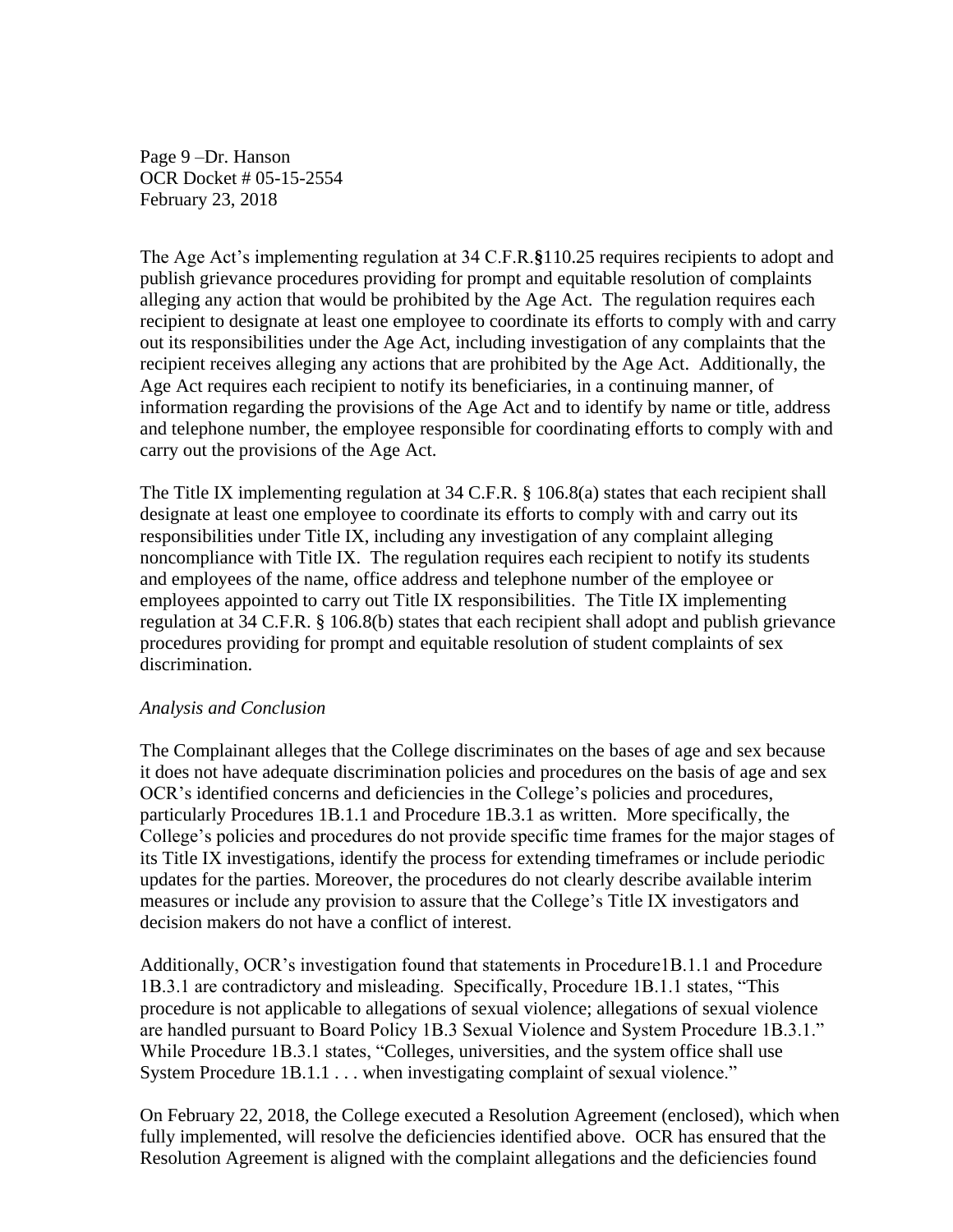Page 10 –Dr. Hanson OCR Docket # 05-15-2554 February 23, 2018

during OCR's investigation. OCR looks forward to receiving the College's first monitoring report on or before June 8, 2018.

# **Allegation 2 – Retaliation**

## *Applicable Legal Standards*

The Title VI implementing regulations, at 34 C.F.R. § 100.7(e), states that no recipient shall "intimidate, threaten, coerce, or discriminate against any individual for the purpose of interfering with any right or privilege secured by" Title VI, or because the individual has asserted a right protected by, made a complaint, or participated in an investigation, hearing, or proceeding under Title VI. The Age Act implementing regulations, at 34 CFR § 110.34, state that "[a] recipient may not engage in acts of intimidation or retaliation against any person who attempts to assert a right protected by the [Age] Act or [its implementing regulations] or cooperates in any mediation, investigation, hearing, or other part of ED's investigation, conciliation, and enforcement process." The Title IX implementing regulations, at 34 CFR § 106.71, incorporate by reference the prohibitions against retaliatory intimidation, threats, and coercion set forth in Title VI at 34 CFR § 100.7(e). A recipient engages in unlawful retaliation when it takes an adverse action against an individual either in response to the exercise of a protected activity or to deter or prevent protected activity in the future. To find a *prima facie* case of retaliation, each of the following three elements must be established:

- 1. an individual experienced an adverse action caused by the recipient; and
- 2. the recipient knew that the individual engaged in a protected activity or believed the individual might engage in a protected activity in the future; and
- 3. there is some evidence of a causal connection between the adverse action and the protected activity.

If all of the elements of a *prima facie* case of retaliation are established, then OCR considers whether the recipient has presented a facially legitimate, non-retaliatory reason for taking the adverse action. If so, then OCR considers whether the reason for the adverse action is genuine or a pretext for retaliation, or whether the recipient had multiple motives for taking the adverse action.

### *Analysis and Conclusion*

# Adverse Action

OCR's investigation revealed that the College subjected the Complainant to an adverse action when, in July xxxx, it denied his application to the xxxxxxx program and denied his request to substitute a xxxxxxxxx course.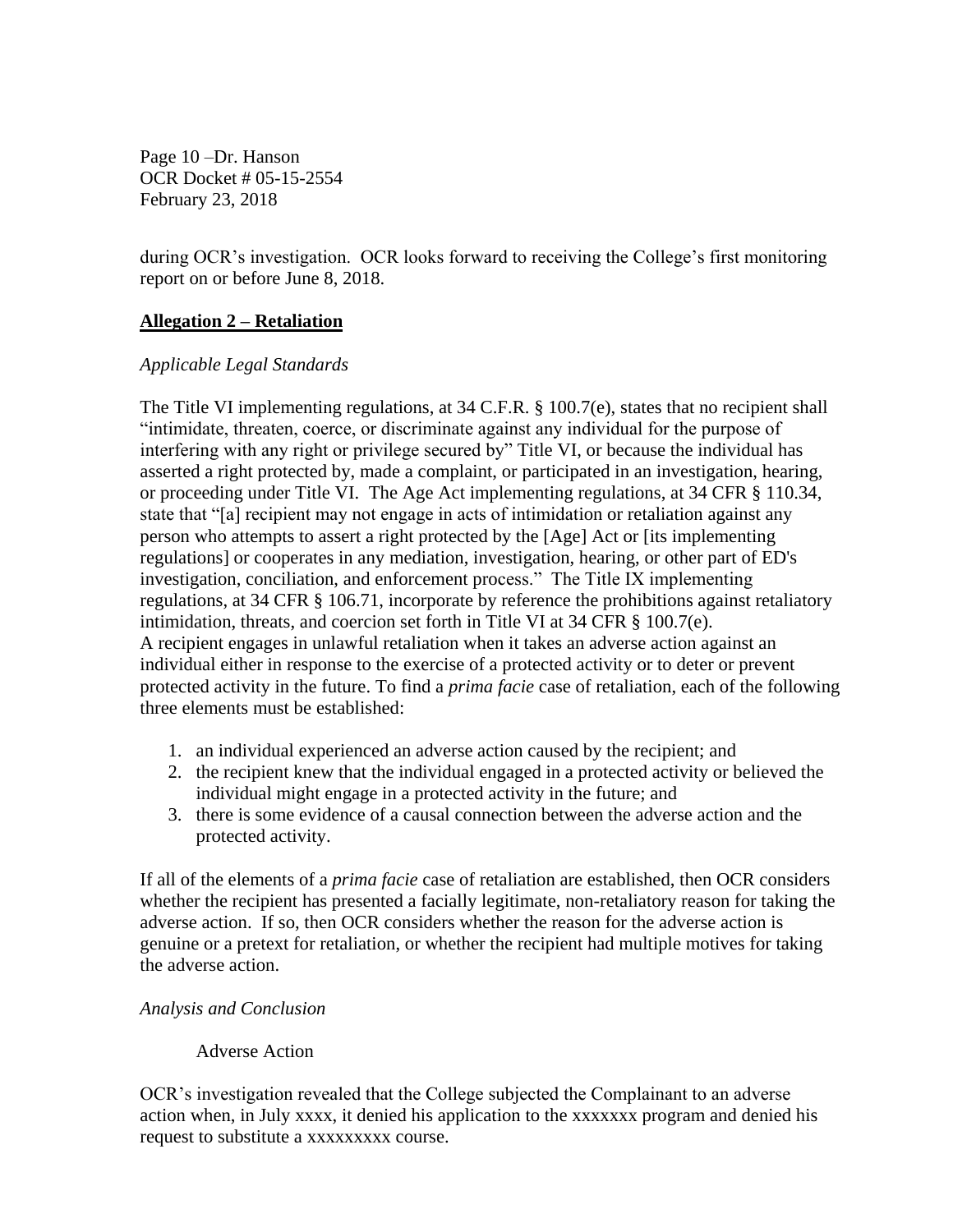Page 11 –Dr. Hanson OCR Docket # 05-15-2554 February 23, 2018

#### Protected Activity

Although the Complainant alleged that he engaged in an activity protected by Title VI, Title IX and the Age Act in the spring of xxxx, when he reported discrimination by his professors to the Dean of Xxxxxxx, the Complainant acknowledged that he, at no time, filed a formal charge of race, sex or age discrimination with the College. Likewise, OCR found no documentary evidence to support the Complainant's assertion that he filed a written complaint of discrimination on any protected basis. In interviews with OCR, Professor A and B and the Vice President indicated that the Complainant did not complain about discrimination either verbally or in writing, during the spring of xxxx. The Vice President indicated, and the Complainant admitted, that the first time he raised the issue of race, sex and age discrimination was during a meeting with the Vice President in September xxxx, during which time he also stated that he intended to file a complaint of discrimination with OCR.

In making a determination regarding compliance, OCR must often weigh conflicting evidence and determine whether the preponderance of the evidence substantiates the allegation. OCR determined that the Complainant first engaged in a protected activity in September xxxx, three months after the College's adverse act. Because the adverse act preceded the protected activity, the second element of a *prima facie* case of retaliation has not been met. Accordingly, the evidence is insufficient to support the Complainant's allegation of retaliation.

The Complainant has the right, pursuant to the regulation at 34 C.F.R. § 110.39 implementing the Age Act, to file a civil action for injunctive relief in federal court following the exhaustion of administrative remedies. Administrative remedies are exhausted if: (1) 180 days have elapsed since the complainant filed the complaint with OCR, and OCR has made no finding; or (2) OCR issues any finding in favor of the recipient. A civil action can be brought only in a United States district court for the district in which the recipient is found or transacts business. A complainant prevailing in a civil action has the right to be awarded the costs of the action, including reasonable attorney' s fees, but these costs must be demanded in the complaint filed with the court. Before commencing the action, the complainant shall give 30-days' notice by registered mail to the Secretary of the Department of Education, the Secretary of the Department of Health and Human Services, the Attorney General of the United States, and the recipient. The notice shall state the violation of the Age Act, the relief requested, the court in which the action will be brought, and whether or not attorney's fees are demanded in the event the complainant prevails. The Complainant may not bring an action if the same alleged violation of the Age Act by the same recipient is the subject of a pending action in any court of the United States.